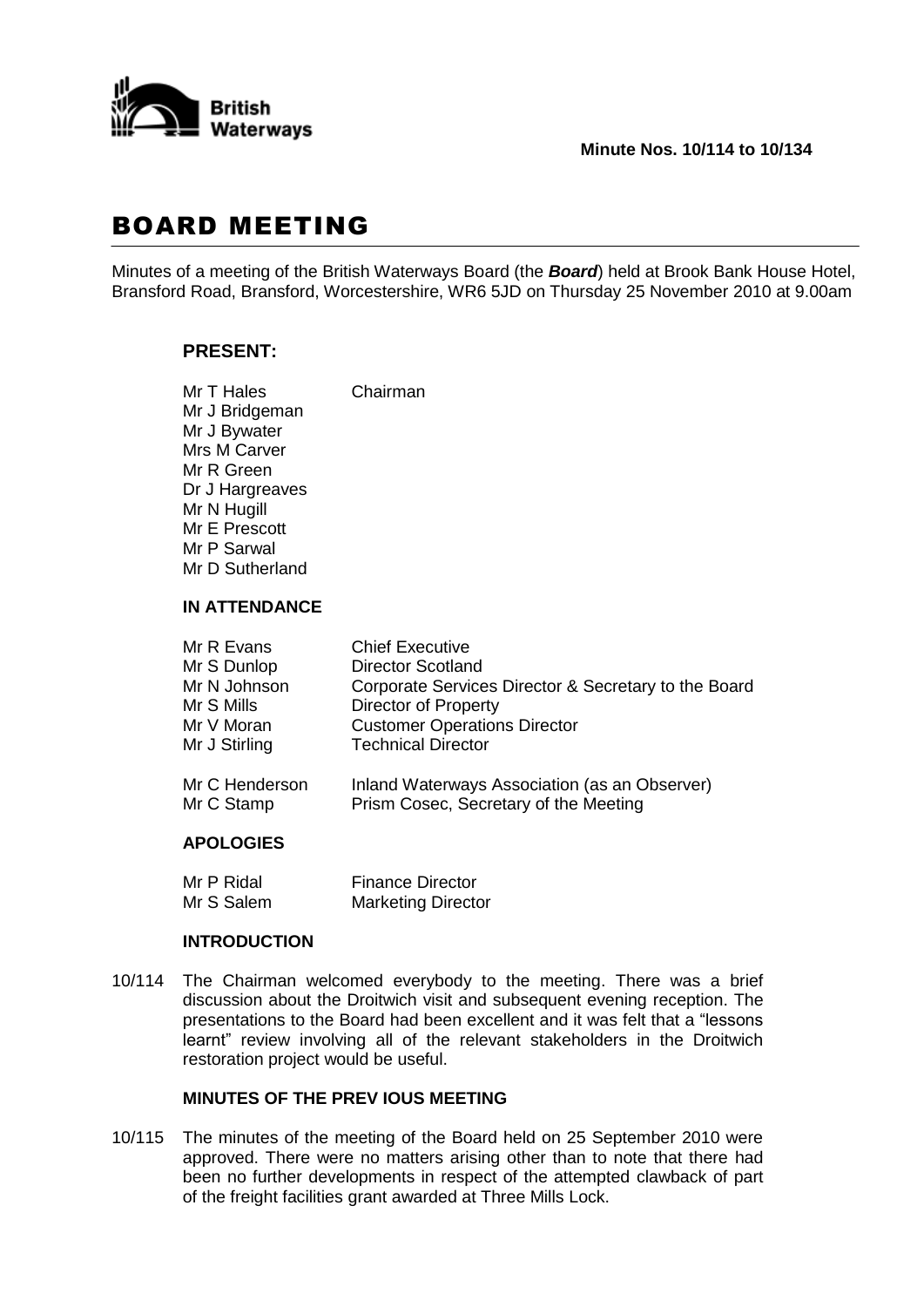# **CHIEF EXECUTIVE'S REPORT (BWB 3410)**

- 10/116 **New Waterways Charity Project:** Mr Evans reported that there were two changes to director responsibilities to report to the Board in connection with the New Waterways Charity Project. First, given Mr Johnson's very heavy workload in connection with the Project, it had been agreed that for at least the next 12 months the new Head of HR (due to start early January) would report direct to Mr Evans. Second, given the Scottish Government's decision to retain the Scottish Waterways within the public sector, it had been agreed that Mr Dunlop would pass responsibility for the regeneration strategy to Mr Mills, once it had been approved by the Board.
- 10/117 **Health & Safety Report:** The Report on Health & Safety was noted. Mr Moran gave an update on the plan to improve behavioural safety across the network. He showed a DVD which had been specifically commissioned for use across the organisation using real-life incidents within BW in recent years to bring the message home about the importance of this subject. This was being used in a series of half day workshops currently in progress. The DVD was being well received.

In response to a question from Mr Bywater, Mr Mills confirmed that the allocation of responsibilities for health and safety within the BNP contract were very clearly defined.

#### **FINANCE DIRECTOR'S REPORT (BWB 3411)**

- 10/118 **Cashflow:** In Mr Ridal's absence, Mr Evans presented the Finance Director's Report noting that cash balances continued to be high due to delayed expenditure on general and maintenance projects. He noted however that this expenditure would catch up by the year-end. The investment cash budget would also come into line with forecast once the WPP property purchase was completed.
- 10/119 **Government Grants:** Mr Evans reported that the Scottish Government had announced an indicative 13% cut in funding for the 2011 financial year. The funding for England and Wales was yet to be announced. Mr Evans stressed that the move to a new waterways charity was not being taken in consideration when determining the level of funding from the Westminster Government.
- 10/120 **KPIs:** A new format for presenting KPI's was welcomed by members of the Board. It was suggested that a presentation be given concerning the definition and calculation of the KPI's to help members of the Board understand how they are derived. The same state of the state of the RE/PR state of the RE/PR

#### **DIRECTORS REPORTS (BWB 3412)**

10/121 **CORPORATE SERVICES:** Mr Johnson's report was noted, in particular the appointment of Ms Gaenor Prest to the post of Head of Human Resources.

> Mr Johnson noted the successful outcome as a result of bringing Judicial Proceedings against the Environment Agency in respect of ultra vires actions in relation to an impoundment licence application by the Small Hydro Company concerning a proposed scheme on the Yorkshire Ouse.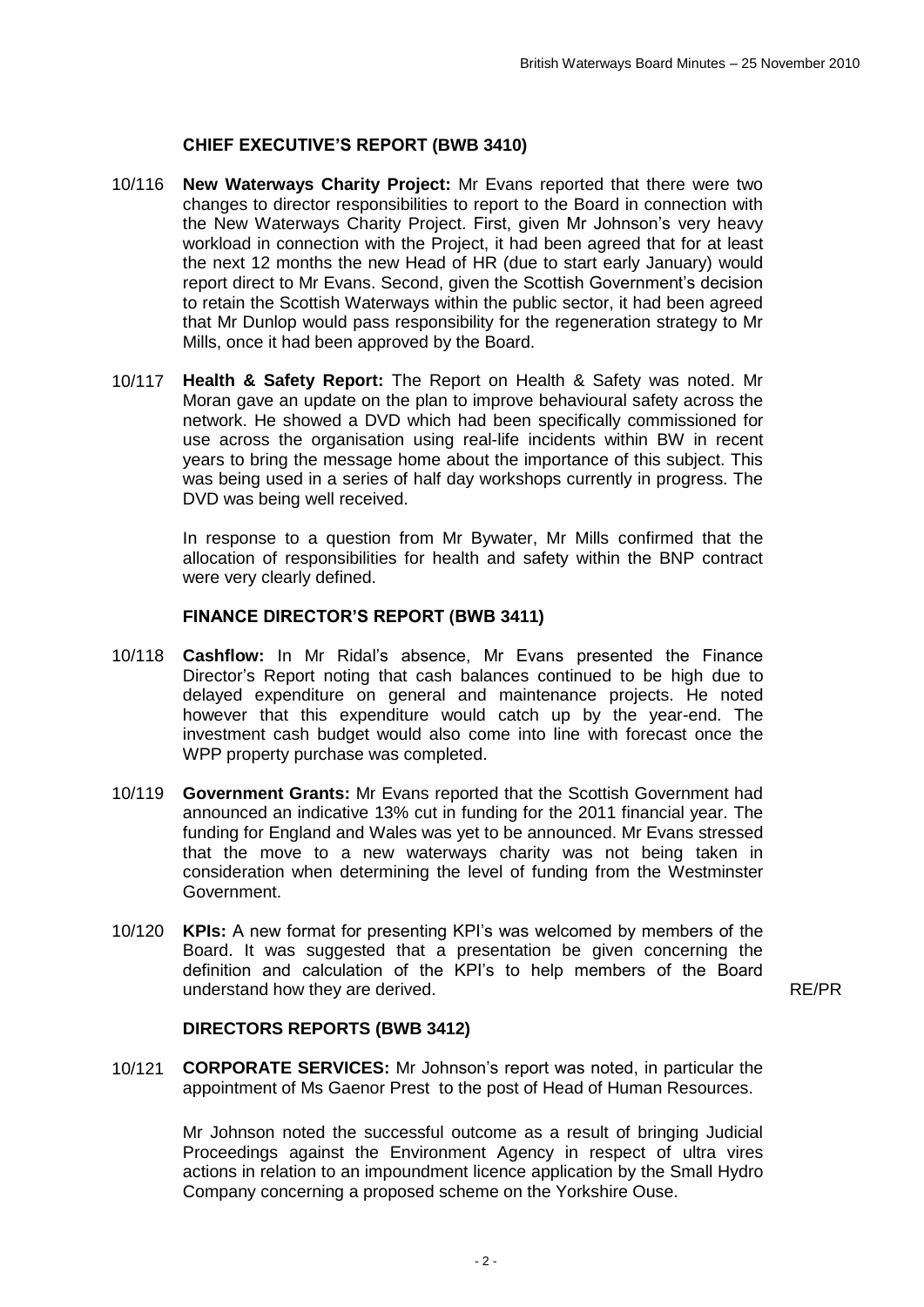10/122 **Pensions Working Group:** Mr Johnson updated the Board on the status of discussions with the Pensions Working Group (PWG) concerning possible changes to the pension scheme.

> He noted that excellent progress had been made on most of the issues with the employee representatives (including the unions) accepting many of the proposals in connection with the "soft closure" of the scheme. The key issue outstanding was a proposal from representatives from the employee side of the PWG seeking to replace a pensionable salary cap with a capped career average (CARE) arrangement as part of the soft closure proposal. This was discussed at length with a variety of points being made. In the course of the discussion, it was assumed that the impact on future service costs of the CARE arrangement, over a three-year period, would not be materially different from that for the pensionable salary cap.

It was agreed that the proposal made by employee representatives be accepted subject to a sub-group of the Board, consisting of Ms Carver and Messrs Hales, Hugill and Sarwal, satisfying itself that the financial impact, in terms of future service costs, would not be materially different to that anticipated under the original proposal for a pensionable salary cap.

TH/MC/ NH/PS

Whilst recognising that this was not the issue under discussion, members of the Board expressed reservations about the long-term sustainability of a defined benefit scheme. Management were therefore encouraged to consider how to convey the concern of the Board concerning this wider matter to the employee representatives.

The progress achieved by Mr Johnson and the PWG and the spirit in which discussions had been conducted were noted with appreciation.

10/123 **OPERATIONS**: Mr Moran assured the Board that the operations team were fully aware of the current underspend on projects and were focussed on making sure that planned expenditure was incurred and that, in future, expenditure was incurred in line with the phasing of the budget.

> The new national dredging contract was going well. Mr Moran was asked to confirm the amount of additional dredging output that would result from the new contract.

Consultation had commenced in respect of the proposed outsourcing of the vegetation and facilities maintenance contract to Fountains. Around 70 positions were subject to consultation although the eventual number of employees who would transfer to the new provider under TUPE was expected to be much lower than this figure. Mr Moran confirmed that due diligence was being conducted on Fountains' financial status.

10/124 **PROPERTY:** Mr Mills explained that more attention and resource was being allocated to invest unallocated capital in accordance with the investment strategy. He anticipated that this would lead to investment opportunities which would require quick decisions between meetings of the Board, especially for smaller transactions. It was therefore agreed that the Property Committee be authorised to agree transactions up to £5 million on an emergency basis, if market pressure prevented the matter from being discussed by the full Board. In such situations, Mr Mills was asked to ensure VM